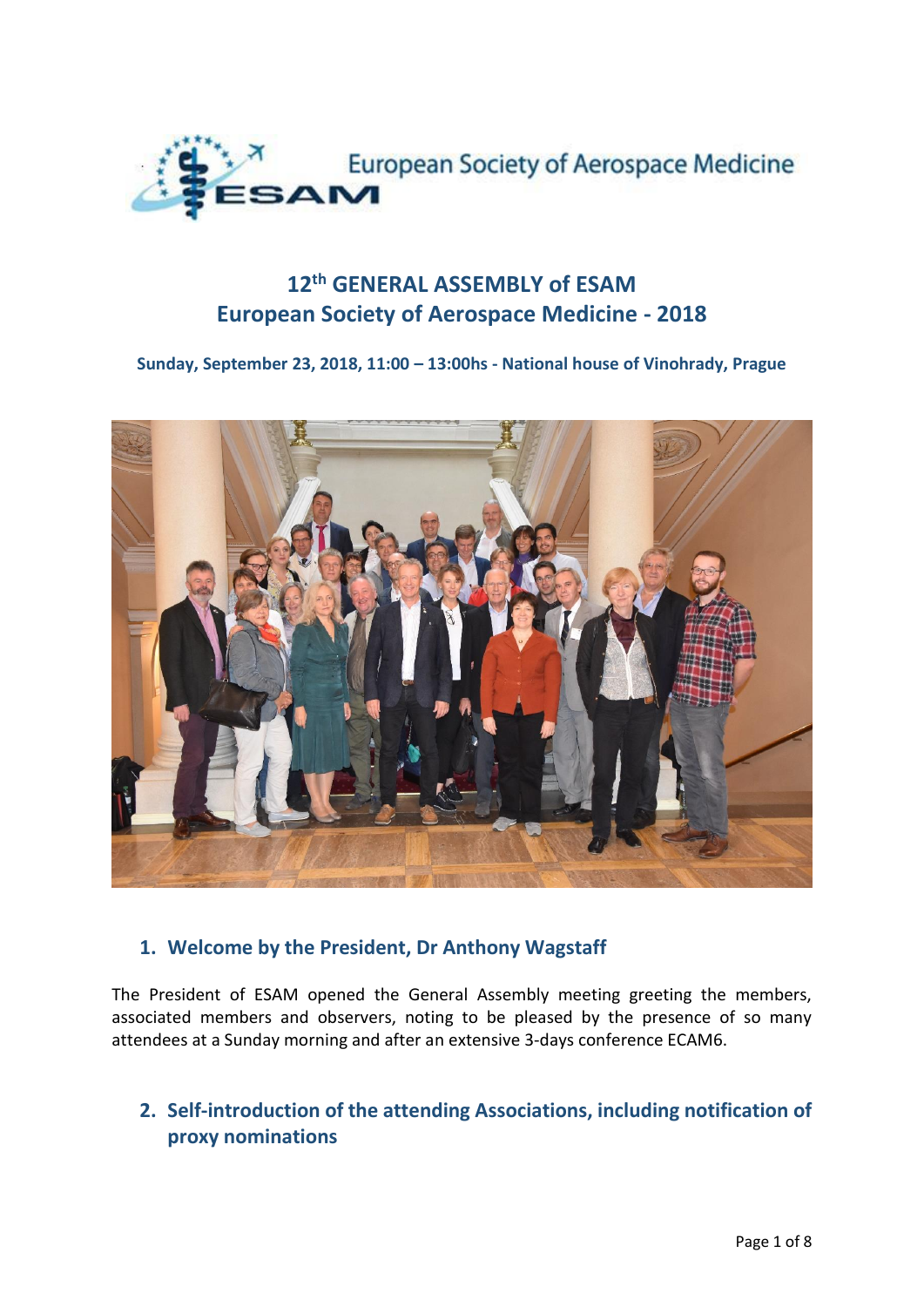The following Associations were represented at the General Assembly and presented themselves. The voting rights are also displayed below:

|                                                            | <b>Voting rights</b> |
|------------------------------------------------------------|----------------------|
| Aeromedical Association of Belgium                         | Yes                  |
| <b>Croatian Society of Aviation Medicine</b>               | Proxy                |
| French Society of Aviation and Space Medicine              | Yes                  |
| <b>Georgian Group of Aviation Medical Experts</b>          | Yes                  |
| <b>German Association of Aeromedical Examiners</b>         | Yes                  |
| German Society of Aviation and Space Medicine              | Yes                  |
| Irish Society of Aviation Medicine                         | Yes                  |
| Italian Aerospace Medical Association                      | Yes                  |
| Italian Society of Aerospace Psychiatry and Psychology     | Yes                  |
| Macedonian Society of Aerospace Medicine                   | Yes                  |
| <b>Moldavian Association of Aviation Medicine</b>          | Yes                  |
| Netherlands Association for Aviation Medicine              | Yes                  |
| Norwegian Association of Aviation Medicine                 | Yes                  |
| Portuguese Aerospace Medicine Society - SMAPor             | Yes                  |
| <b>Romanian Civilian Aeromedical Examiners Association</b> | Yes                  |
| Romanian Society of Aerospace Medicine                     | Yes                  |
| <b>AMDA Aviation Medicine Doctors Association</b>          | Yes                  |
| Spanish Society of Aerospace Medicine                      | Yes                  |
| <b>Turkish Aerospace Medical Association</b>               | Yes                  |
| UK Association of Aviation Medical Examiners               | Yes                  |
| Group of Aeromedical Examiner of Ukraine                   | Proxy                |
| Eurocontrol                                                |                      |
| AsMA                                                       |                      |

Two representatives of the Civil Aviation Administration of China were present and expressed their honour to take part of the General Assembly as Observers.

## **3. Reports from:**

### **3.1 President - Dr Anthony Wagstaff**

The President made a review of the objectives, plans, strategy and specific working items of the European Society of Aerospace Medicine, mentioning the importance of ESAM in participating and contributing to international meetings and congresses. ESAM is currently formed by 46 members associations from 34 countries in the field of aerospace medicine, and includes professionals from AMEs, government, AMCs, military, research and others groups and associations.

In addition, Anthony introduced the Executive Committee 2016-2018 and the Advisory Board Committee, emphasising the workings of the AB on scientific matters, positioning papers, disseminating information, participating in working groups, scientific committees etc. The new head of ABC is Dr Trond-Eirik Strand.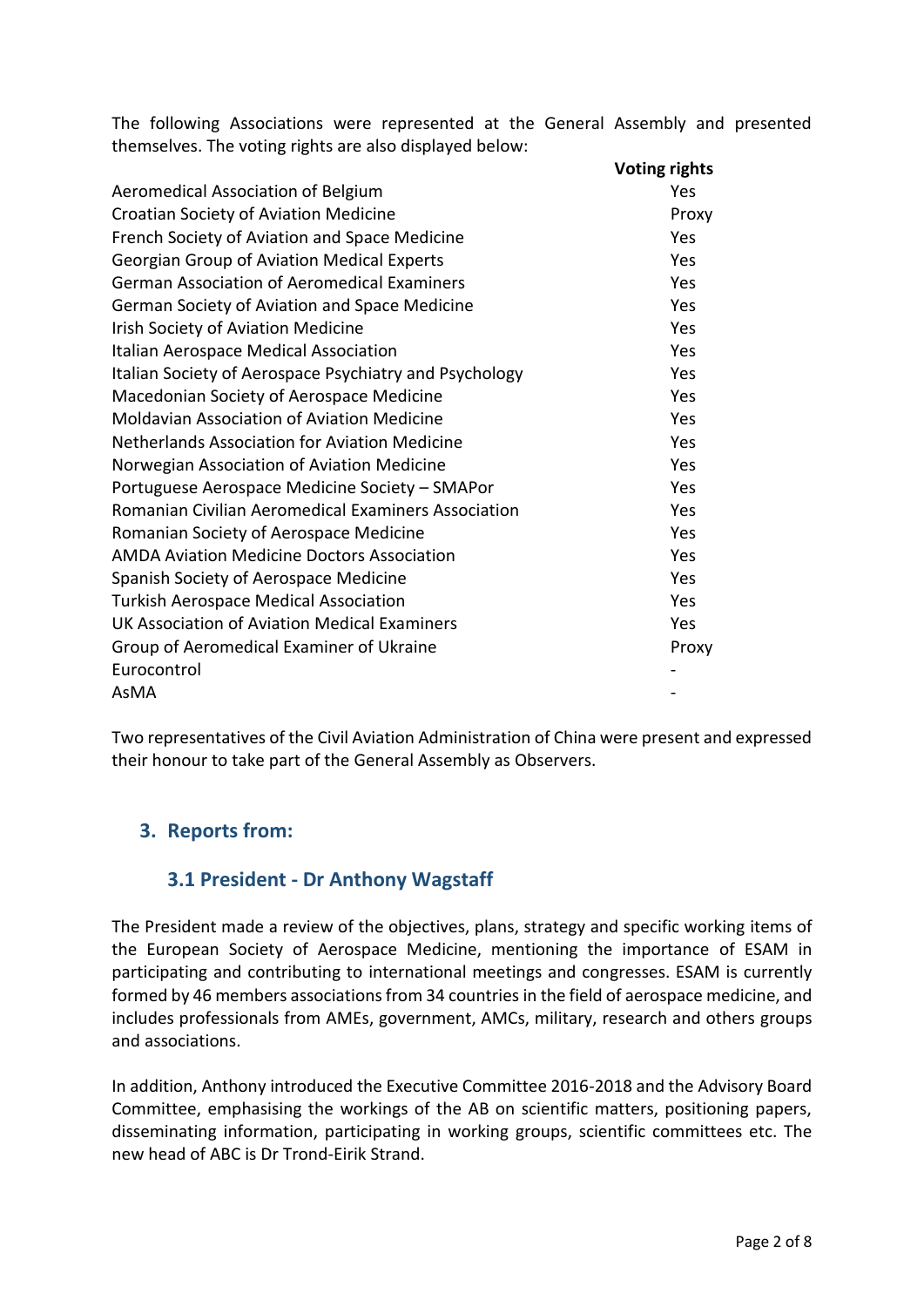The President reported on some specific issues that has distinguished the work and contribution of ESAM during the past office term of the Executive Committee:

- ESAM was one of 5 organisations in Aerospace medicine joining a response letter to article on aerotoxic syndrome.
- Leaflet on Pilot and AME relationship that was adopted by the Austro-Asian society.
- Contribution to two EASA leaflets on AME working relationships and use of medication in the aviation environment.
- Input to EASA working groups as well as ICAO, which are also using ESAM as source of information.

Meetings and conferences with participation and/or cooperation of ESAM:

- EPPSI Peer Support Workshop in Frankfurt, Germany, June 2018, organised by the European Pilot Peer Support Initiative
- Several panels held by ESAM at AsMA in Dallas, USA, May 2018, which is most important platform to promote and disseminate scientific discussions
- ESAM panel at ICASM 2017 in Rome, Italy, with good feedback
- ECAM6 in Prague, Czech Republic, 20-22 September 2018, with 351 registrations from 52 nations, and presentation of 16 papers from military, 16 civil associations and 11 universities
- ESAM will be present at the AMDA conference in Moscow, Russia, October 2018
- Collaboration with several societies for the organisation of the  $1<sup>st</sup>$  International Conference of Aerospace Medicine – ICAM – taking place in Paris, September 2020. This event aims to be the major aerospace medicine conference in EU so far.

Anthony also stressed that ESAM is seeking to expand and welcomes active professionals willing to contribute voluntarily and liaise with other associations in order to disseminate aerospace medical knowledge and scientific research. It was also highlighted that for the first time ECAM6 sponsored de participation of medical students in the congress. ESAM sees this as an important strategy to be expanded in coming years, in order to encourage and incentive young professionals to follow the aerospace medical path.

## **3.2 Secretary General - Dr Felice Strollo**

The Secretary General Dr Felice Strollo reported on the new members and welcomed the associations:

- AMDA Russia
- Estonian-Latvian-Lithuanian Society of Aviation Medicine
- Macedonian Society of Aerospace Medicine
- Montenegro Association of Aerospace Medicine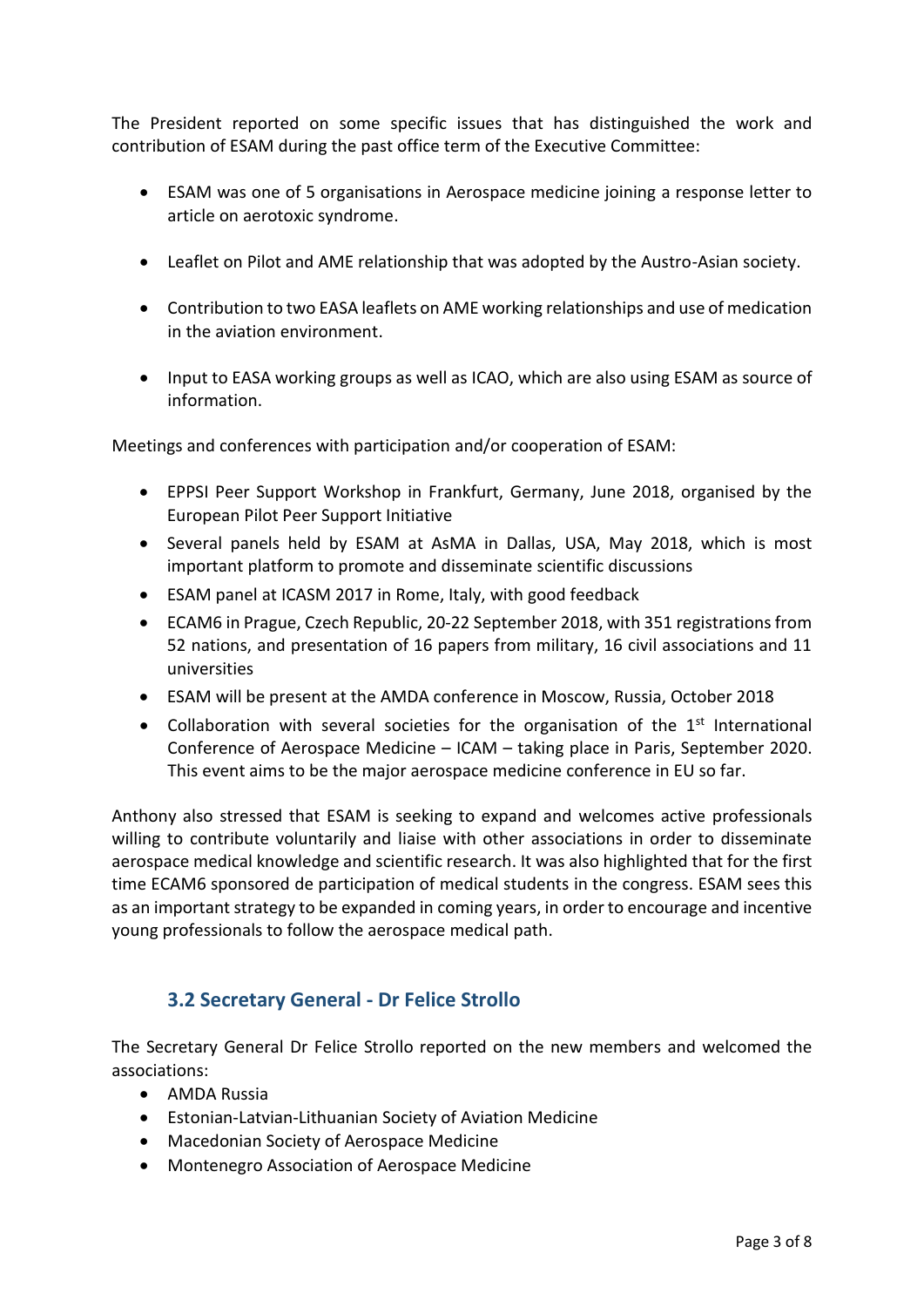ESAM is seeking future members from diverse countries, as well as associations of professionals linked to aerospace medicine.

In addition, Felice gave a detailed report of the past tasks and activities of the Secretary General, mentioning:

- ESAM historical records are now scanned and archived
- Continued updating of the members associations contact list
- ESAM external representatives at AsMA and EASA
- ESSI representatives
- EC meetings that took place from September 2016 to July 2018.

In continuation, it was also highlighted that ESAM EC works in strong support and cooperation, which helps to attenuate the busy schedule of each member. In order to record and focus on the allocated tasks, an action list was introduced in 2017 and is updated after each EC meeting. However, the most important aspect binding all members of the EC is the friendly atmosphere in which the discussions and decisions are taken.

Finally, Felice also introduced to the GA the new ESAM administrative assistant, Ms Susan Schulien, who will support the EC in organising activities, updating members contact lists, keeping records, checking actions list, and other administrative tasks as required.

### **3.3 Treasurer - Dr Jochen Hinkelbein**

Jochen gave a very detailed report on the financial situation, starting with  $1<sup>st</sup>$  January 2017 by accounting earnings and expenses, and finalising the year 2017 with a deficit difference earnings/spending of -13,740.04 EUR due to unforeseen costs for ECAM5 in 2016.

Therefore, on 1<sup>st</sup> January 2018 ESAM had:

| On the savings account:  | 39,347.73 EUR   |
|--------------------------|-----------------|
| On the checking account: | 8,629.19 EUR    |
| Altogether:              | 47,976.92 EUR   |
| Balance 2018:            |                 |
| Expenses EC/AB meetings  | -3,593.39 EUR   |
| AsMA ExCom               | -3,988.34 EUR   |
| Bank account fees        | -75.50 EUR      |
| Other expenses           | $-119.00$ EUR   |
| Conference material      | -4,579.00 EUR   |
| Expenses tax consultant  | $-1,264.38$ EUR |
| Expenses altogether:     | -13,619.61 EUR  |
| Earnings membership fees | 14,073.50 EUR   |
| Plus for organisations   | 400.00 EUR      |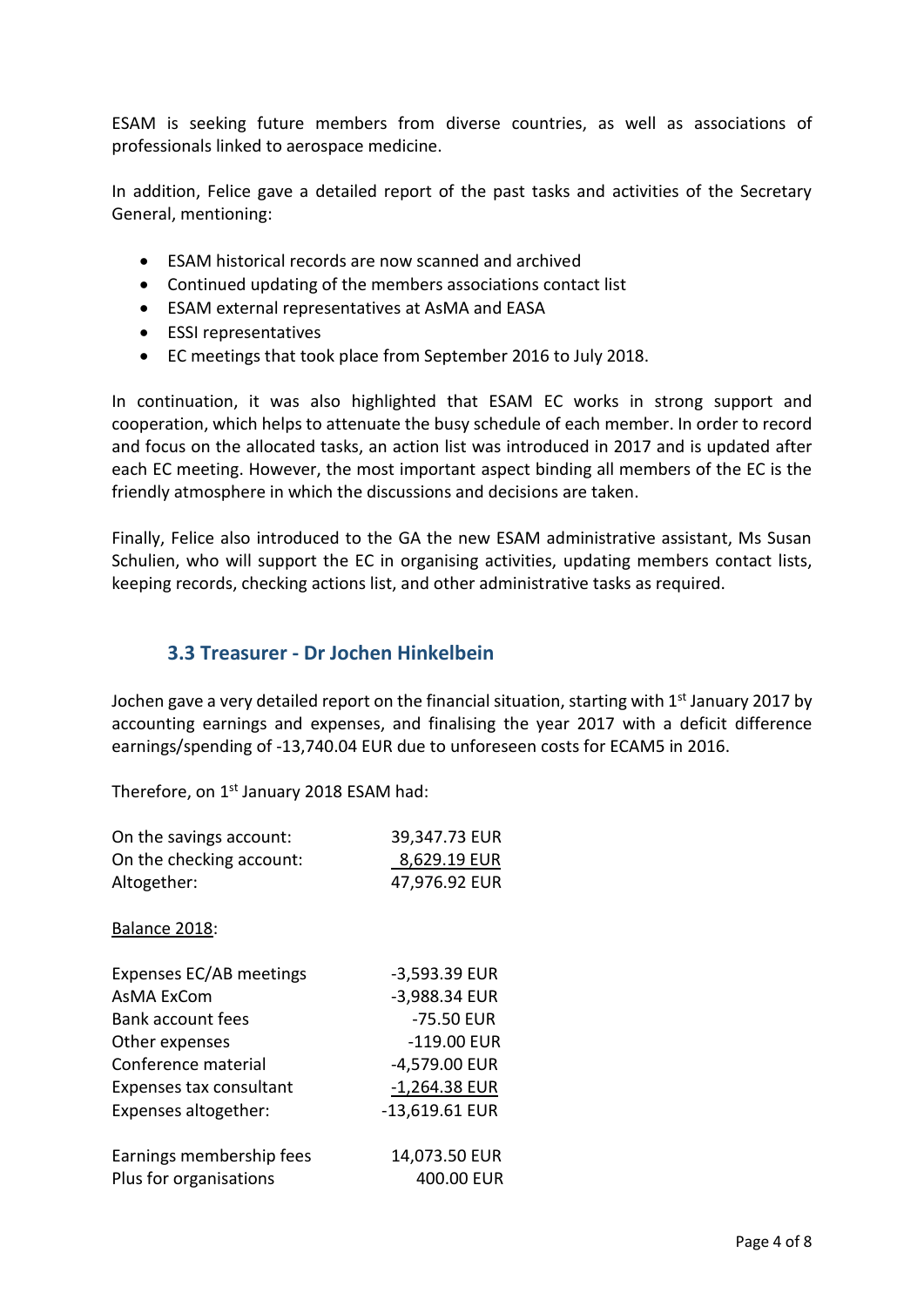### DIFFERENCE **+853.89 EUR**

In summary, to-date (23.09.2018) ESAM has:

| Altogether:              | 48,830.81 EUR |
|--------------------------|---------------|
| On the checking account: | 9,483.08 EUR  |
| On the savings account:  | 39,347.73 EUR |

Jochen concluded that ESAM will finish the year 2018 in a good and stable financial situation. It was remarked that the expenses for the sponsorship of the students to participate in the ECAM6 were already accounted for in the figures presented above.

Summing up, Anthony commented that the finances of ESAM are in healthy shape and the savings account is an assurance for difficult times if needed.

The auditor Dr Carla Ledderhos confirmed that she had the opportunity to previously scrutinise the financial report and has no further remarks. She is pleased by such a detailed account that leaves no doubt on the sound financial situation of ESAM. The treasurer did a good job.

### **3.4 Director – ESAM liaison with CIS countries – Dr Elena Cataman**

ESAM Director Dr Elena Cataman gave a comprehensive presentation on the on-going activities as liaison representative for CIS countries, which encompasses Azerbaijan, Armenia, Belarus, Kazakhstan, Kyrgyzstan, Moldova, Russian Federation, Tajikistan, Turkmenistan, Uzbekistan and Ukraine.

As to-date, there are no binding aerospace medicine legislation for these countries. Rules and documents are implemented upon decision of each state or are used as recommended practices only. The EU has well-known regulations and guidelines but there is poor information what is happening in the eastern associations.

Therefore the collaboration between associations and specialists from states that use different systems is of utmost importance to promote flight safety, and ESAM is keen to provide valuable support in this regard.

Elena reported on the following aviation medicine issues in CIS countries:

- Regulation on medical examination and dynamic medical supervision of certified aviation personnel;
- Regulation on medical examination of ground aviation personnel who works in harmful conditions in aviation;
- Mental health and psychological assessment;
- Aviation medicine training;
- Standards for medical services of airport;
- Unification of First and Emergency medical kits on-board the aircraft;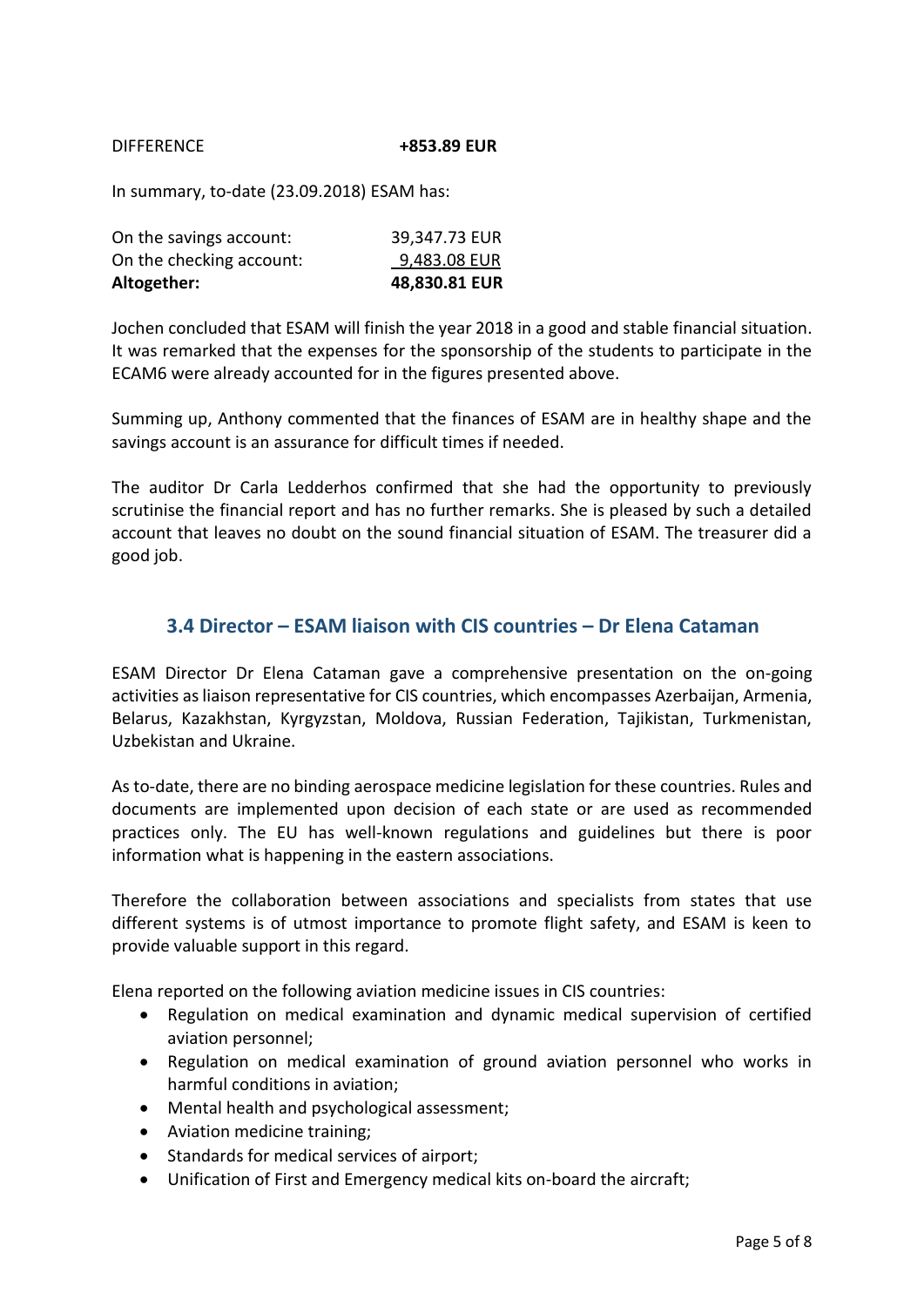- Sanitary and epidemiological issues including:
	- $\circ$  Spread of communicable diseases and involvement in ICAO CAPSCA project;
	- o Hygiene standards of catering services and food on-board the aircraft.

## **4. Nomination Committee Report and presentation of candidates for Executive Committee – Dr Lilla Ungvary**

Due to time constrains this item was brought forward in the Agenda in order to ensure the election of the Executive Committee be carried out in proper manner.

With exception of the post of President, all other post of the EC members were open for election.

Of the 29 members associations entitled to vote, 19 associations were presented at the GA and represented by a member. Two associations provided proxy votes. This numbers allowed the election to take place according to the Statutes.

The head of the Nomination Committee Dr Lilla Ungvary presented the candidates who were invited to introduce themselves and give a brief background information of their activity and how they intend to contribute to the future of ESAM. The post of Vice-President was contested by two candidates, the remainder had only one candidate.

The election process was guided by Lilla, assisted by members of the Nomination Committee. The members associations present at the GA and entitled to vote were provided with the ballot paper for each open position.

### **4.1 Presentation of the final election results of the EC election**

| 1st Vice President            | Dr Francisco Rios Tejada |
|-------------------------------|--------------------------|
| 2nd Vice President            | Dr Olga Verba            |
| <b>General Secretary</b>      | Dr Felice Strollo        |
| <b>Communication Director</b> | Dr Goran Bogdanowski     |
| Treasurer                     | Dr Jochen Hinkelbein     |
| Director without portfolio    | Dr Elena Cataman         |

Moreover, the positions for auditors and members of the nomination committee were also open for new occupancy. The following candidates were proposed and accepted their nomination:

| Auditors:                    | Dr Carla Ledderhos<br>Dr Marc-André Polet                     |
|------------------------------|---------------------------------------------------------------|
| <b>Nomination Committee:</b> | Dr Roland Vermeiren<br>Dr Cristian Panait<br>Dr Lilla Ungváry |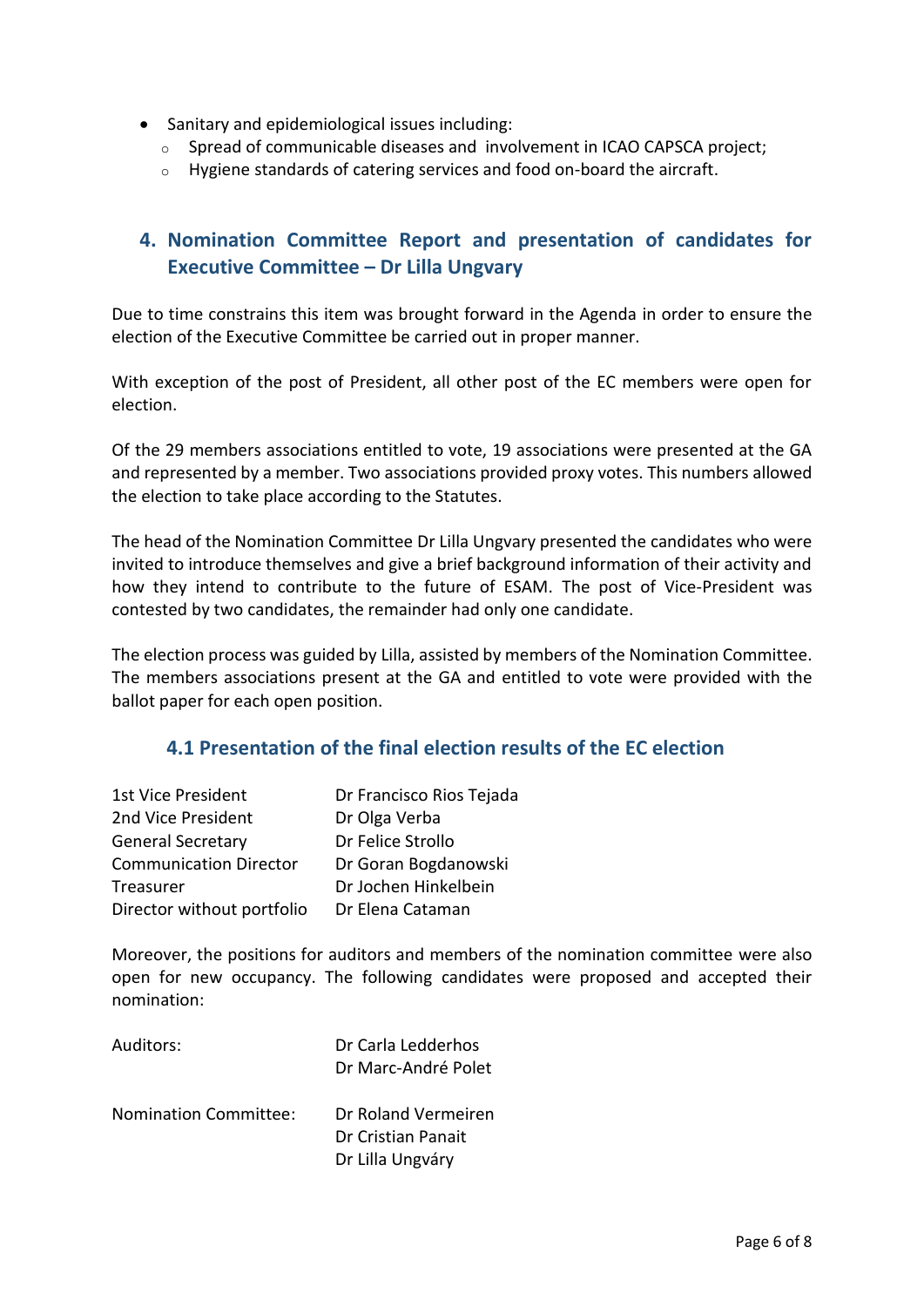### **5. Advisory Board Committee Report - Dr Trond-Eirik Strand**

Members of the Advisory Board:

Dr Trond-Eirik Strand, Chair (taking over from Dr Ries Simons) Dr Ries Simons, Member Dr Stefan Drechsel, Secretary Dr. René Maire. Member Dr. Olivier Manen, Member Dr Olga Verba, Co-opted member Dr Claudia Stern, Co-opted member Dr Martin Hudson, Co-opted member

Dr Trond-Eirik Strand informed again about the change of chairman of the Advisory Board Committee, highlighting that the task to fill-in the shoes of Dr Ries Simon as Chair will be difficult due to his outstanding contribution to the scientific community in general. However, Ries will continue to be involved at the AB as member, therefore assuring the continuity of the high quality work of the ESAM AB

Some of the past and current activities of the Advisory Board:

- ECAM6 in Prague, including a very sucessful Aeromedical Examiners Workshop
- ESAM lunch time meeting at AsMA on 9th May 2018
- ESAM Panel at ICASM 2017
- EPPSI Peer Support Workshop, June 2018
- Contribution to ICAO Working group on color vision, alcohol, human factors, mental health
- ESAM as part of the space medicine group
- Involved in safety promotion as contributer to the EASA leaflets:
	- AME working relations
	- Use of medication in the aviaiton environment.

Trond-Eirik took also the opportunity to stress the importance of ESAM to establish itself as basis for scientific knowledge in aerospace medicine in Europe. Having this in mind the AB intends to strengthen the ties with the members associations, associated organisations and observers in order to create an open channel to better exchange information, disseminate and promote the activities of ESAM.

### **6. ICAM 2020 in Paris – Dr Vincent Feuillie**

Dr Vicent Feuillie, representing the organisation committee, gave a presentation to update the attendees on the on-going preparations for the next congress in aerospace medicine to take place in Paris, in 2020. This congress aims to introduce a new format, involving not only European but also American, Asian and African organisations, therefore the change of name from "European" to "International Congress in Aerospace Medicine – ICAM".